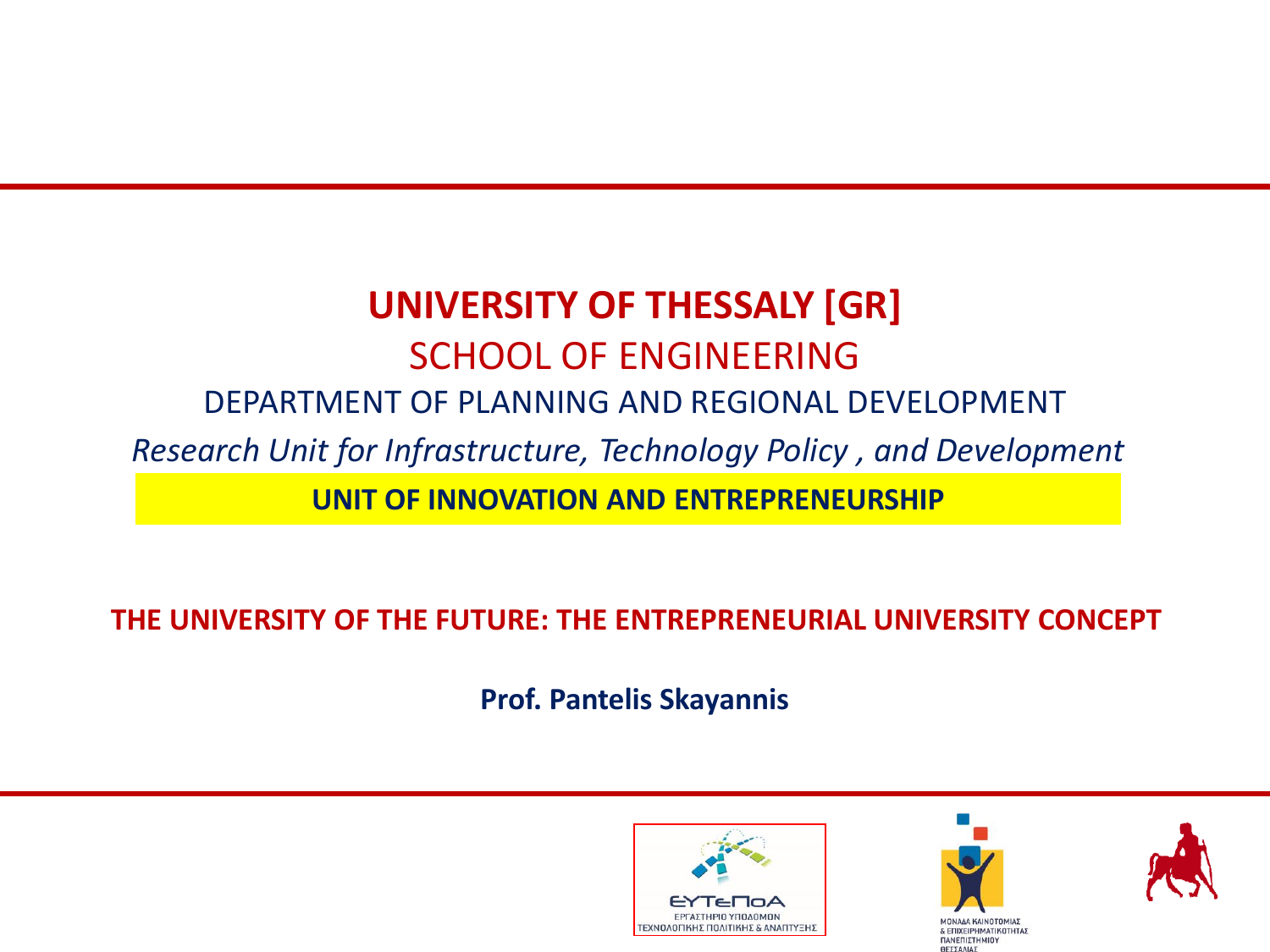# **THE UNIVERSITY OF THE FUTURE: THE ENTREPRENEURIAL UNIVERSITY CONCEPT**

# **Presentation Outline**

**DEFINITIONS HISTORY CONCEPTUAL CHARACTERISTICS COMPONENTS WHAT IT DOES CHALLENGES SWOT**

**THE FUTURE**

**University of Thessaly, DPRD THE UNIVERSITY OF THE FUTURE: THE ENTREPRENEURIAL UNIVERSITY CONCEPT Prof. Pant. Skayannis** 



 $\mathfrak{D}$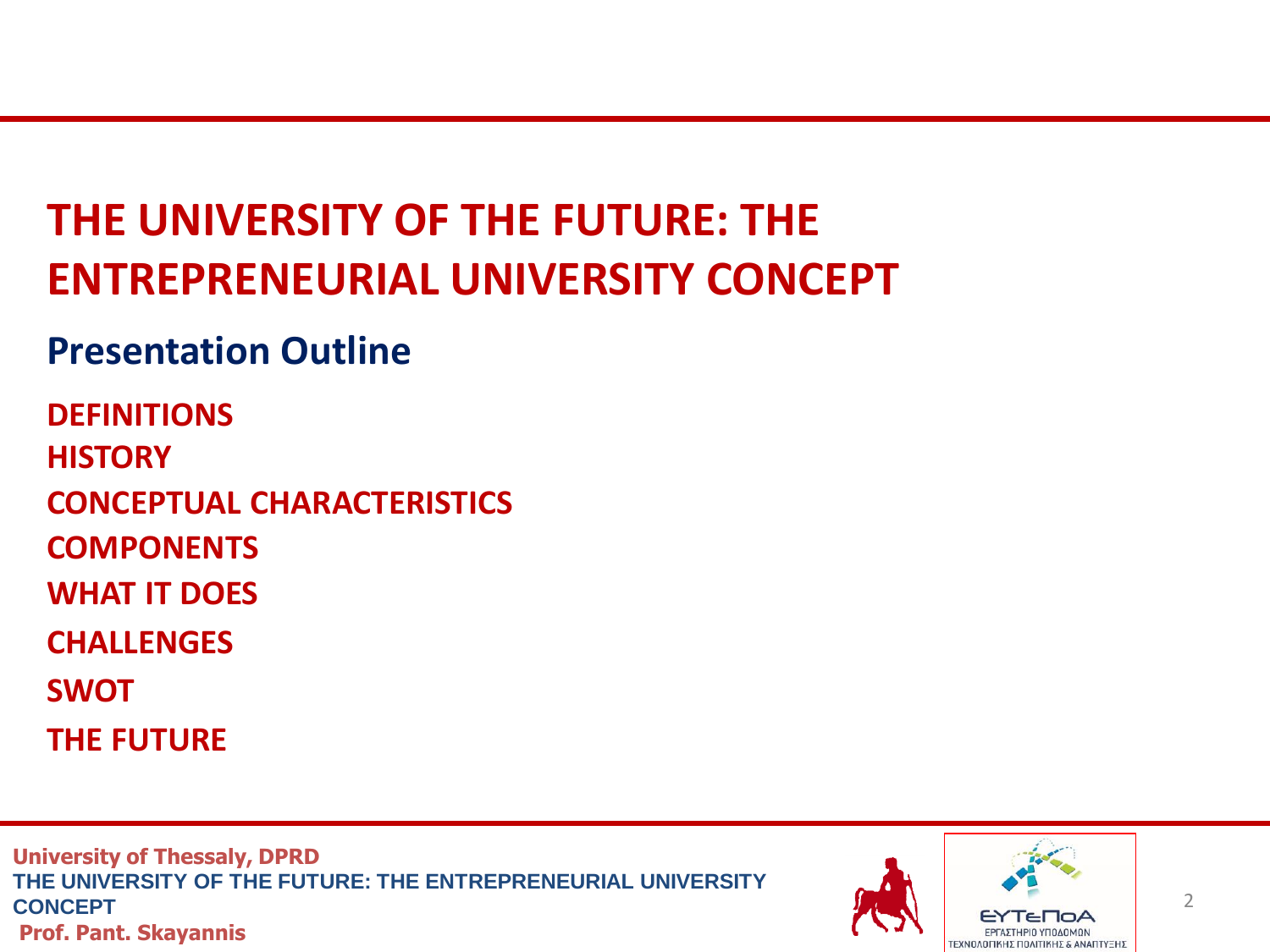#### **DEFINITIONS**

No single definition [1] [5]

*BUT* …

An Entrepreneurial University:

- Is a survivor of competitive environments;
- It adapts in highly complex and uncertain conditions;
- It educates people to cope with uncertainty and complexity on both global and personal levels; [6]
- It responds to changes and signals; [6]
- It creates knowledge that has practical application solving of specific problems in the environment; [6]

And of course, …..

It has (to have) a good image (to relate to the external world). [5]

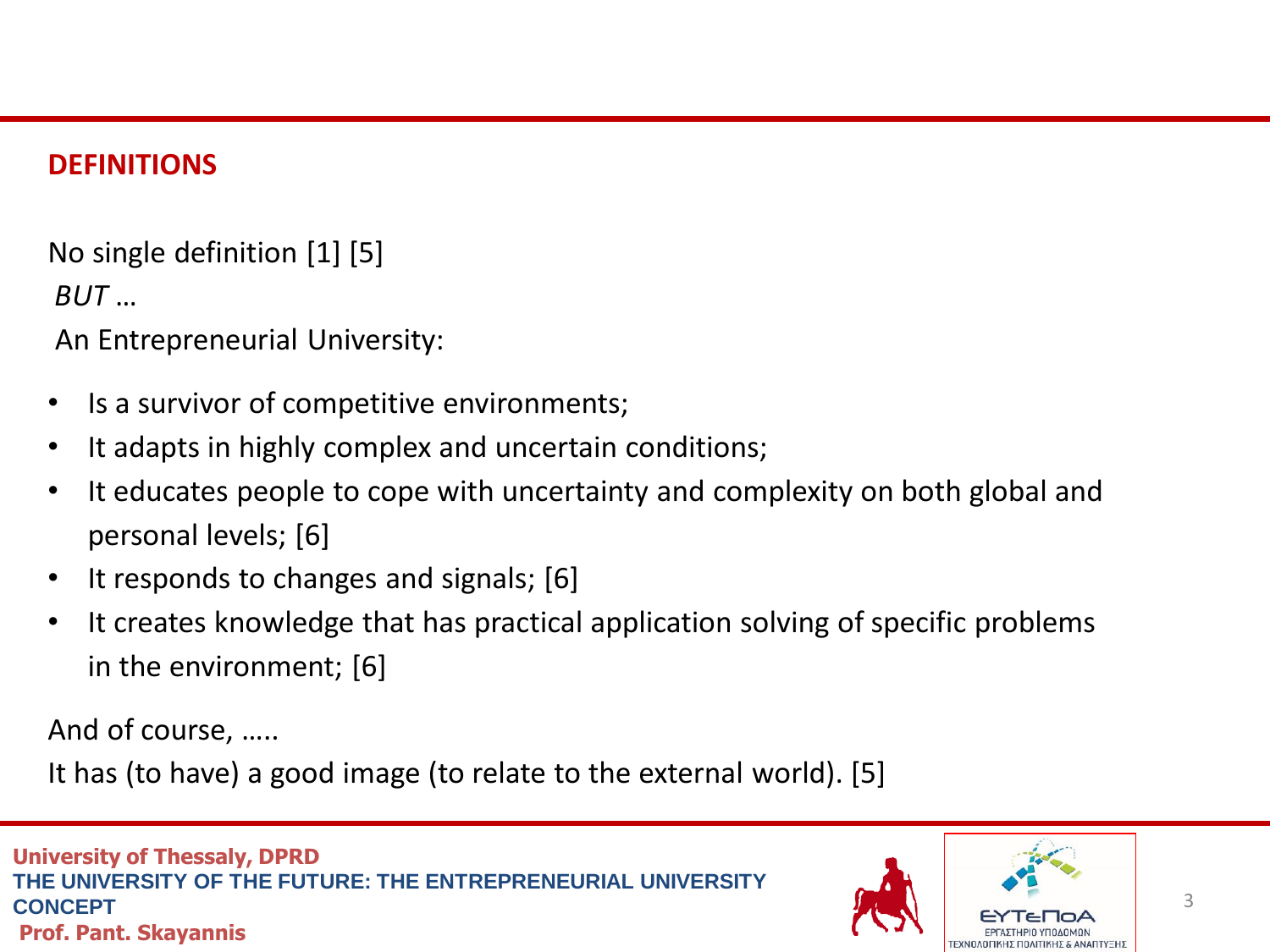# **HISTORY**

# **Initially**

Conservator of knowledge Medieval institution based on charitable and eleemosynary principles [2]

# **Then**,

a) Huboldt's synthesis of **humanities with science** in Berlin (19th century) [2] The Russell Group of UK universities (1994)**equating excellence in research with excellence in teaching**. [3] Becoming an **originator of knowledge**. [2]

b) The 19th century Newman's university philosophy, the **teaching institution**, focusing upon the **'professions'**, medicine, law and divinity, and therefore creating 'useful' knowledge. [3]

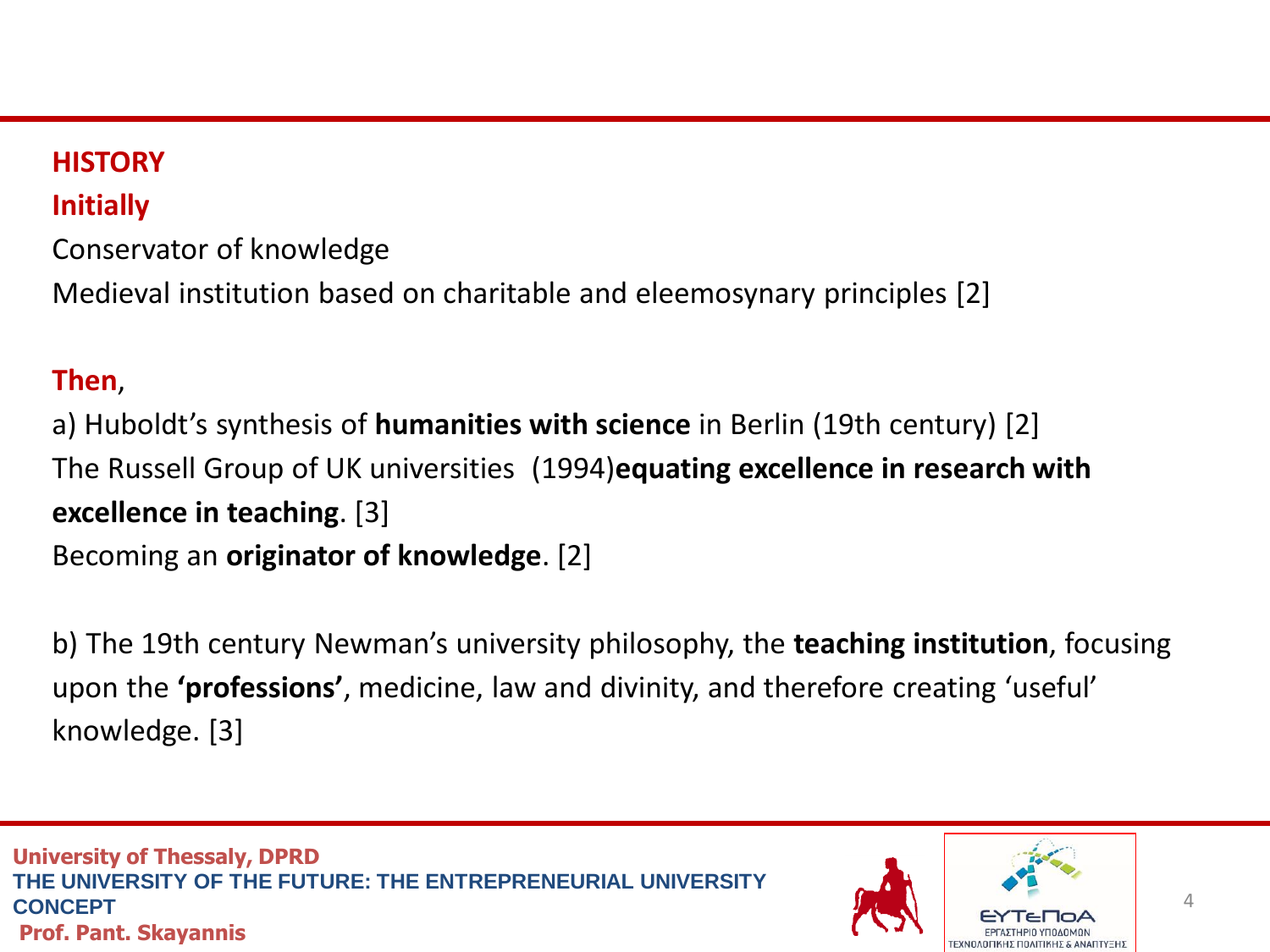## **HISTORY -2**

## **Last**

- Metamorphosis into one capable of generating regional economic growth, i.e. into a teaching, research and economic development enterprise. [2]
- From a Mode 1 form of learning, where the university is configured as an independent space for discovery and learning,  $\rightarrow$
- to a Mode 2 typology of an organisation with high levels of engagement in learning and knowledge exchange with a wide range of stakeholders. [3]
- MIT re: industry (f. 1862 as a 'land-grant' uni.), then model introduced to Stanford (in e& mid 20<sup>th</sup> to generate development). [2]
- The concept of the 'engaged' university (ex Polys in UK). [3]

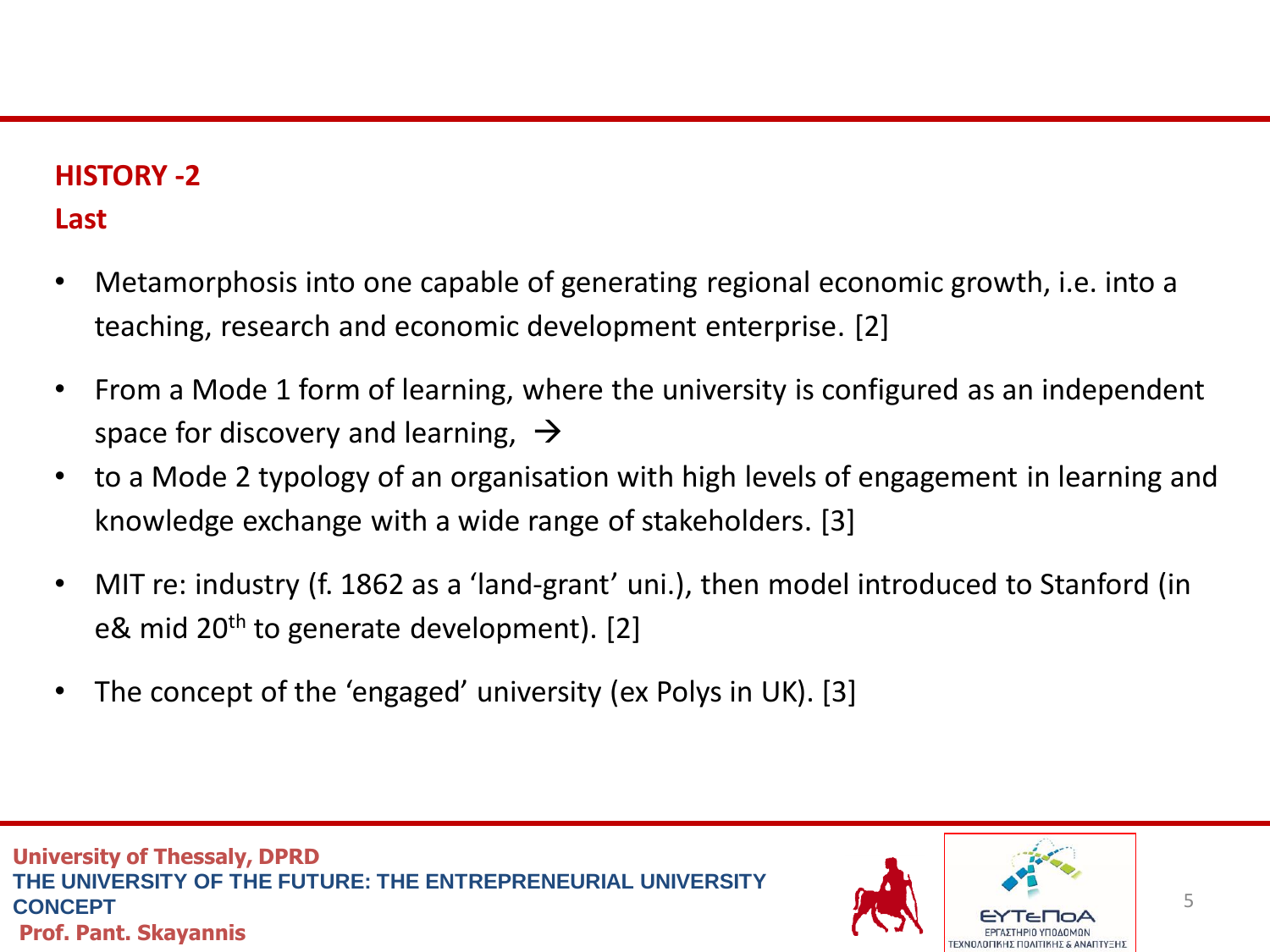#### **HISTORY -2**

## **Last**

- U.S. is a bottom-up, Europe more top-down (success of the top-down process is possible only in combination with the bottom-up process) [6]
- The 'Triple Helix' model (notion of partnership between the university, business and government)? [2]
- 'Triple Helix' broadened with culture, and refocused on technological innovation. [3]

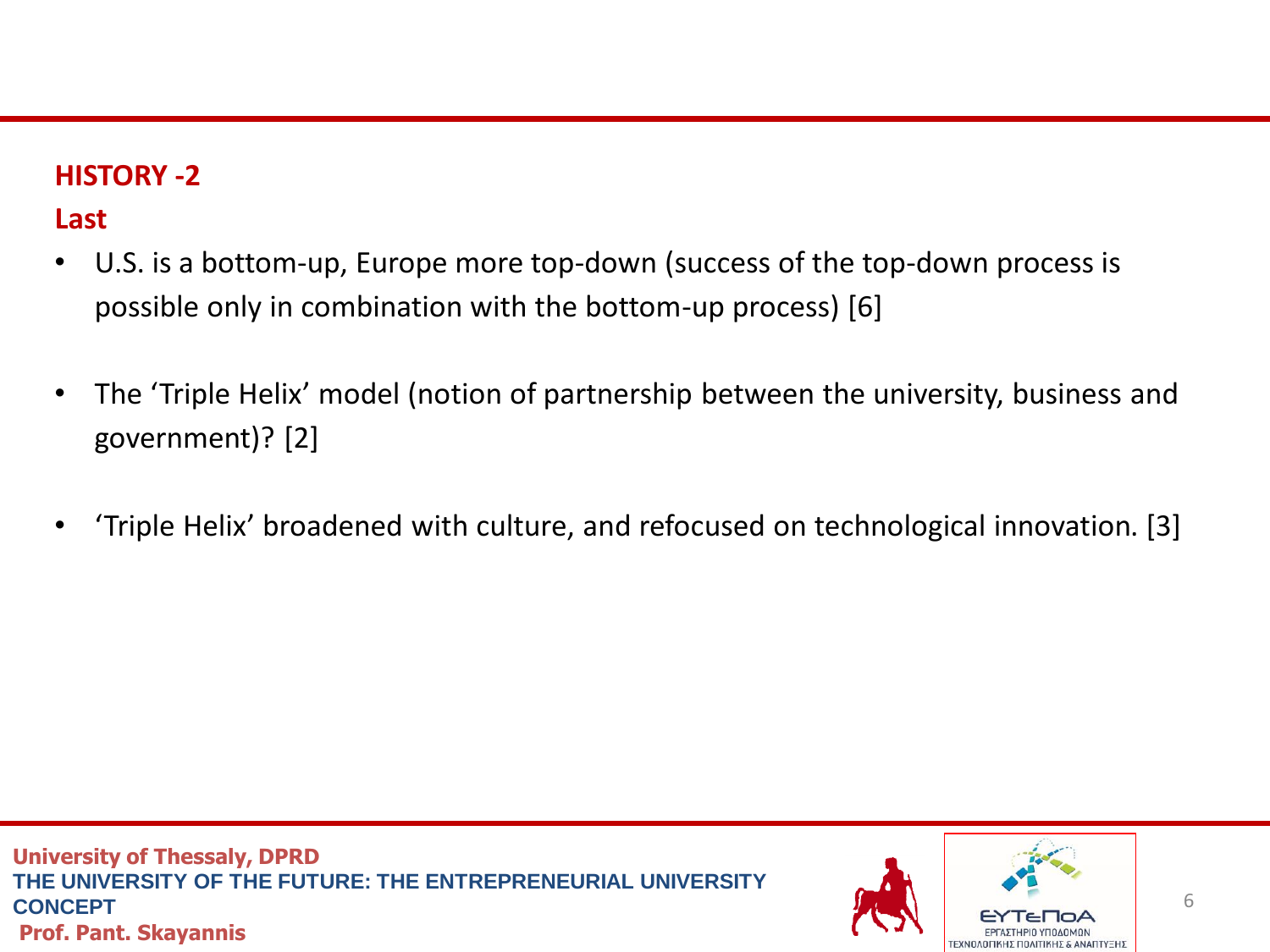#### **Why did it happen?**

- More pressure for relevance in research & teaching tied into contribution to economic growth, social mobility, technical innovation and employability. [3]
- Universities can no longer claim to the unique knowledge environment they were once. [3]
- The need to maintain and increase student numbers. [3] [5]
- Cost burdens, financial pressures. [3]
- Social pressure for education, on-line courses, etc. [3]
- Pressures to broaden student experiential learning particularly with the small and medium enterprise sector of the economy: also to engage with social entrepreneurship. [3]

**University of Thessaly, DPRD THE UNIVERSITY OF THE FUTURE: THE ENTREPRENEURIAL UNIVERSITY CONCEPT Prof. Pant. Skayannis** 

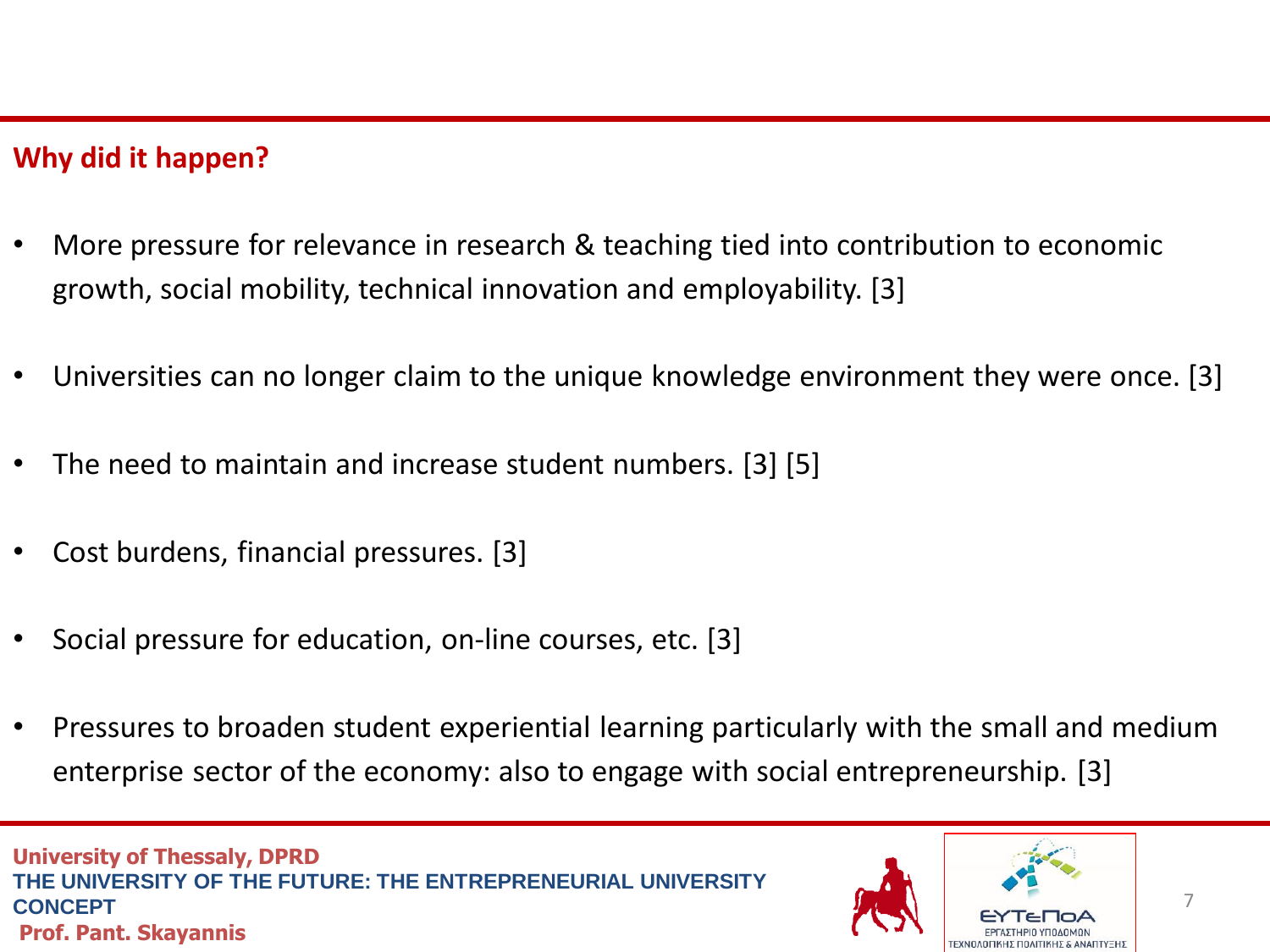#### **CONCEPTUAL CHARACTERISTICS**

- Research, knowledge transfer and exchange; [3]
- Stakeholder relationship and partnership development at the local, regional and national level; [3] [4]
- Internationalisation processes; [3] [4]
- Enterprise and entrepreneurship pedagogy and knowledge organisation across the university; [3]
- Mission Governance, strategy, organisation design and leadership at all levels; [3][4]
- Autonomy, steering core, funding system, culture; [3]
- Non-linearity (time, negotiation with reality). [2]

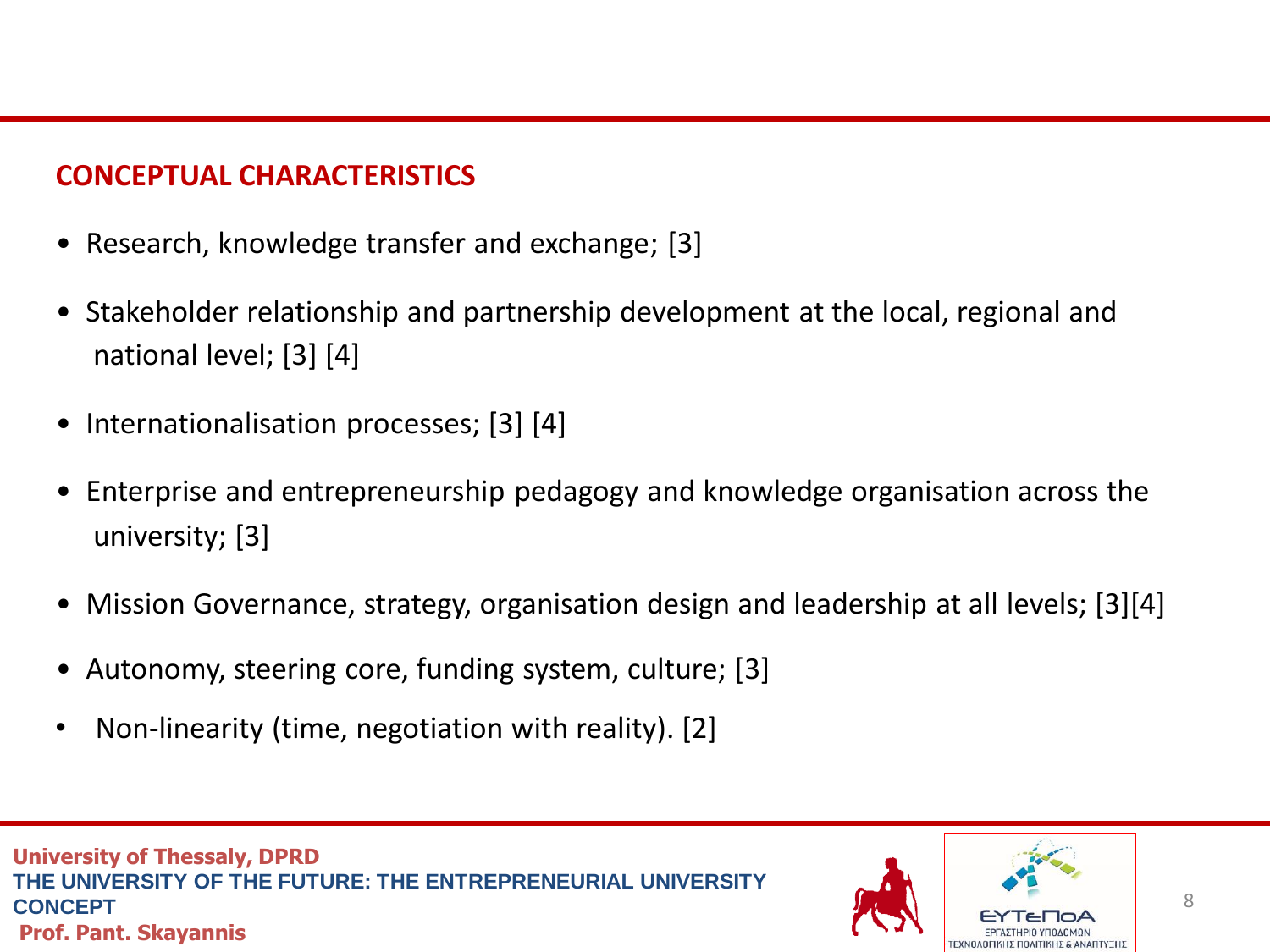**Key areas of university entrepreneurial potential to realize the desired characteristics**

- Higher Innovation
- Research Excellence
- Research Relevance
- Competitiveness
- Diverse Revenue Flow
- Student Employability
- Teaching Quality
- Learning Organisation [4]

FOR ALL THESE,

- Leadership and Governance
- Organisational Capacity, People and Incentives [1] [5] Are needed

But the system should work with **key values**

- Accountability and autonomy
- Integrated entrepreneurial culture [6]

## And of course **Ethics**

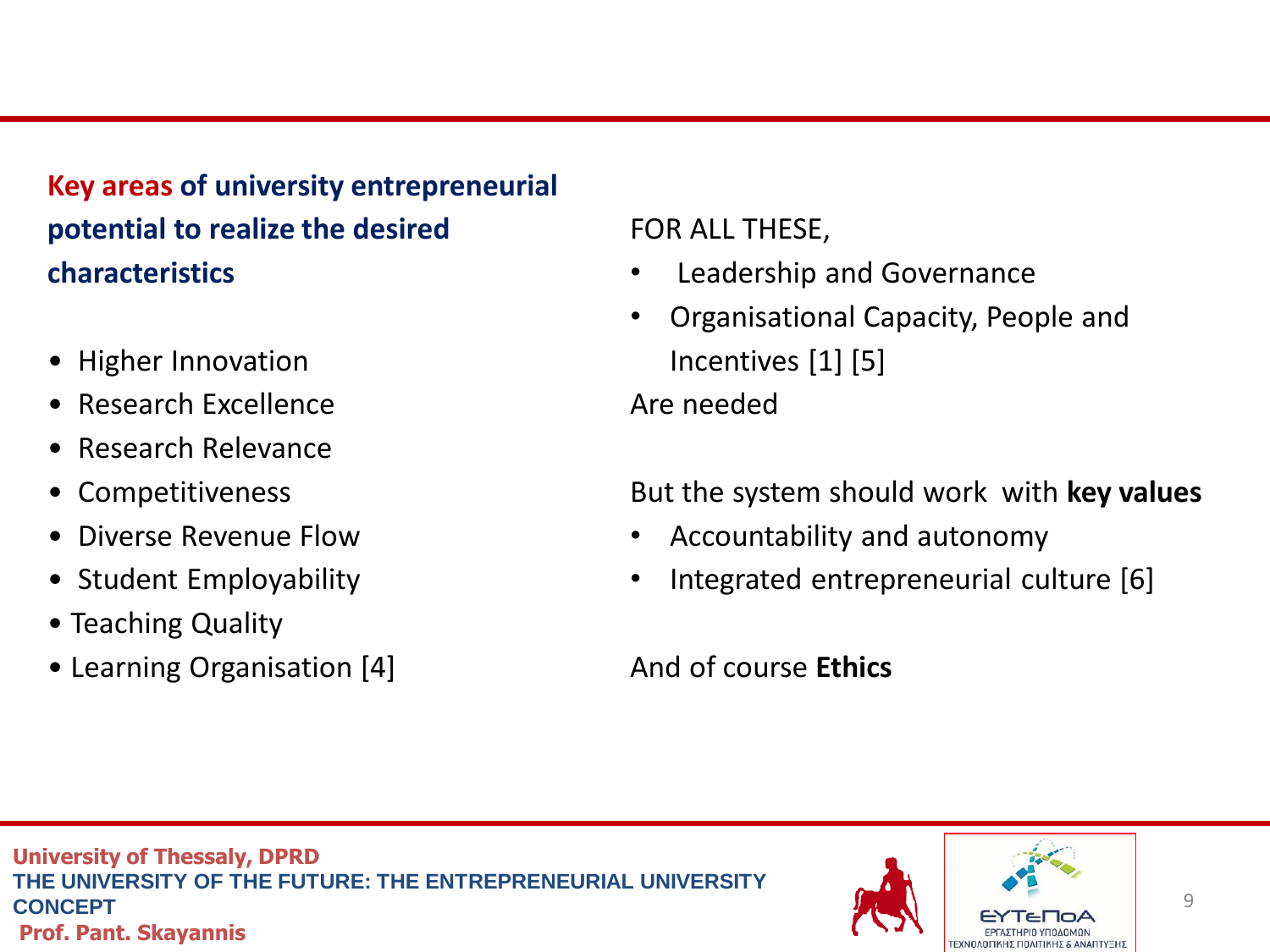## **COMPONENTS (E.Uni. structured on the basis of following tiers)**

**1. Entrepreneurial university core (basic research and education**) [seeking excellence] [6]

# **2. Developed university periphery** [6]

interdisciplinary, project-oriented research centres, which work on the transfer of university's knowledge and technology to the business community (applied research), intellectual property, continuous education programs, fundraising, alumni. [6]

## **3. Strong (collegiate) leadership** [6]

governance structure which motivates and encourages all parts of the university to proactive and enterprising behaviour, achievement of team goals ('we' vs I).

# **4. Diversified financing** [6]

financial independence, choosing own wishes and priorities, no unwanted commercialisation, freedom to choose projects.

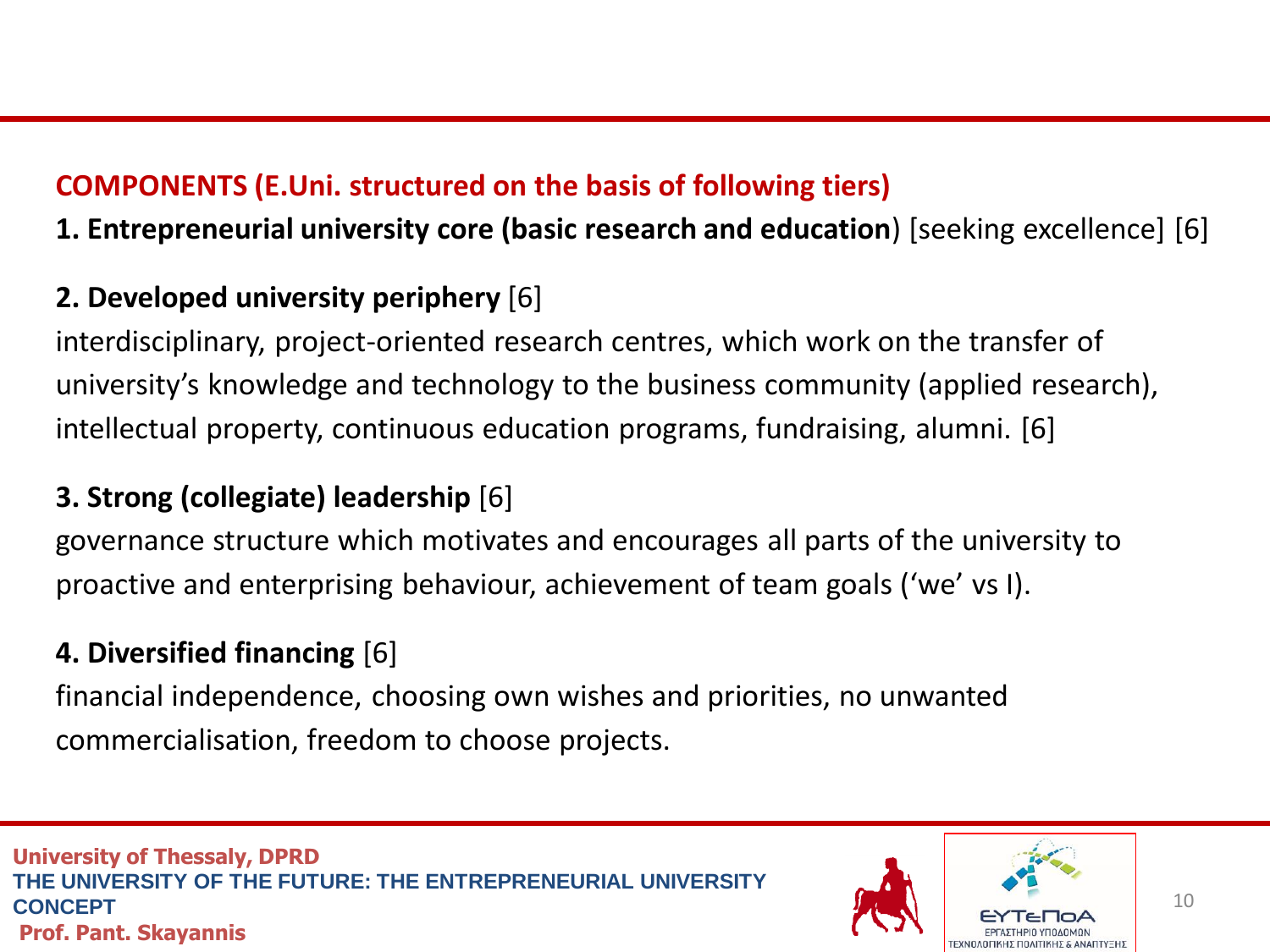#### **WHAT IT DOES**

- The entrepreneurial transformation of higher education;
- The entrepreneurial transformation of academic research;
- The university's role in regional development and beyond.

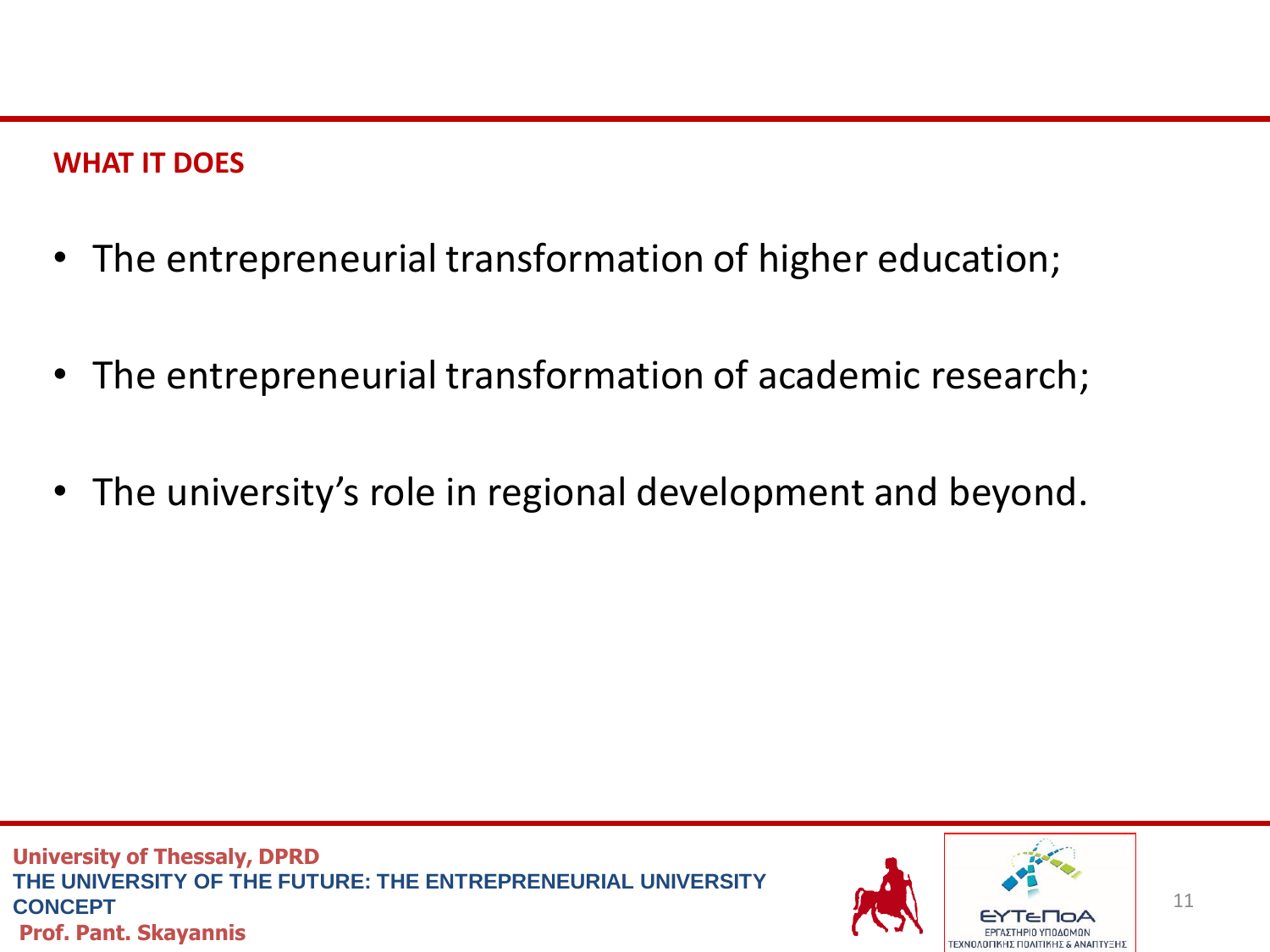#### **CHALLENGES - 1**

# **Academic Independence**

Many scientists are opposed to the creation of the entrepreneurial paradigm,

- threat to the traditional integrity of the university (Pelikan, 1992); [6]
- excessive emphasis on profit leads to the loss of university's role as an independent critic of the society (Krimsky, 1991, cited by Etzkowitz et al., 2000). [6]

#### *BUT*

Universities were not always focused upon discovery via the linking of research and teaching.

- The 19th century Newman model teaching institution.
- Several original 'old' universities focusing upon the 'professions', creating 'useful' knowledge (practical, applicable …) [2]
- The power of knowledge  $-$  the power of rejection [2]

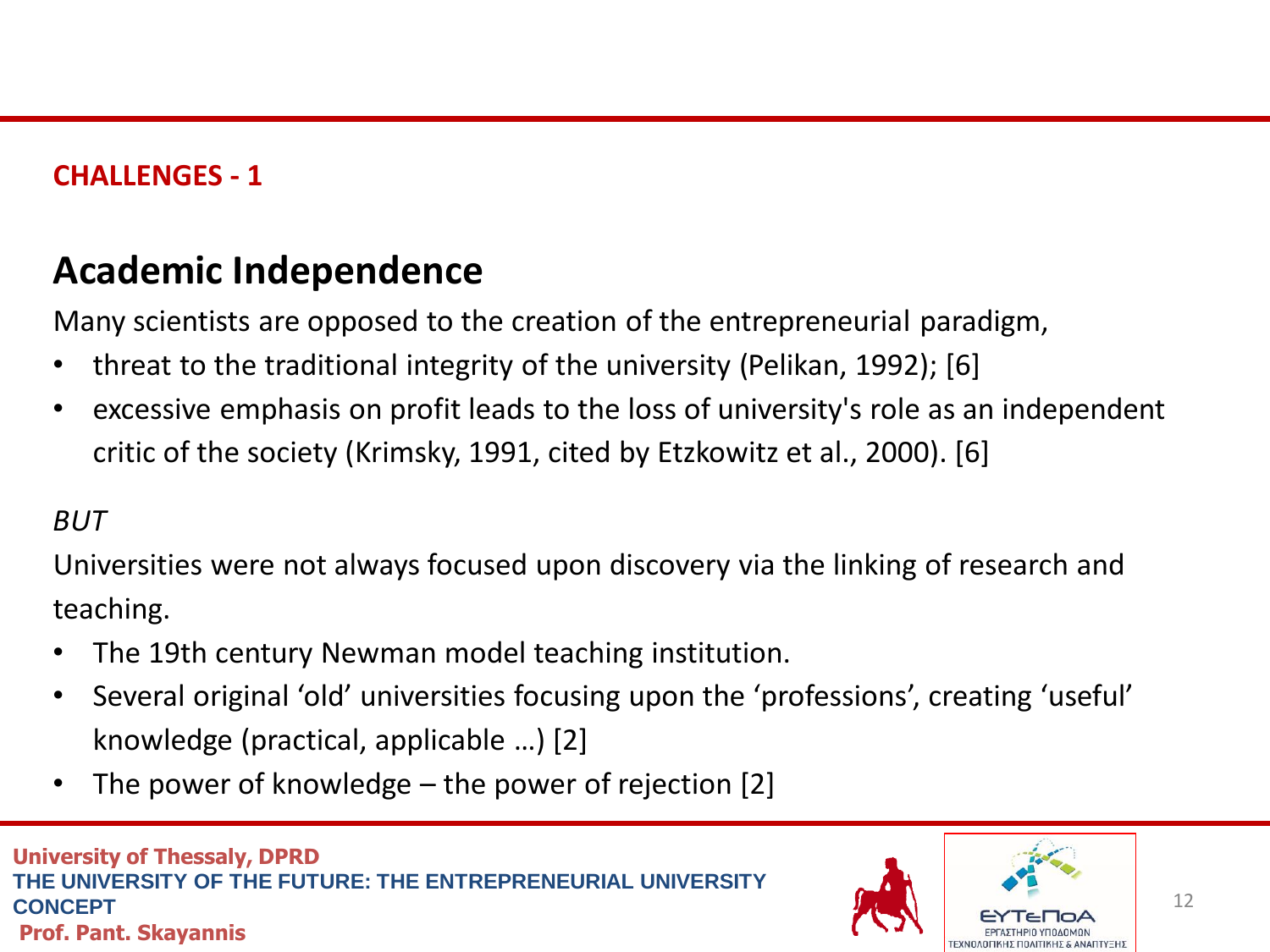#### **CHALLENGES -2**

- Resource management. Achieving balance between economic and educational outcomes
- Upgraded role in society: From knowledge provider to agent of economic (and social) development
- Global Competition. Tackling local, national and international issues.
- Organisational restructuring
- Keeping ETHICS at a high level

**University of Thessaly, DPRD THE UNIVERSITY OF THE FUTURE: THE ENTREPRENEURIAL UNIVERSITY CONCEPT Prof. Pant. Skayannis** 

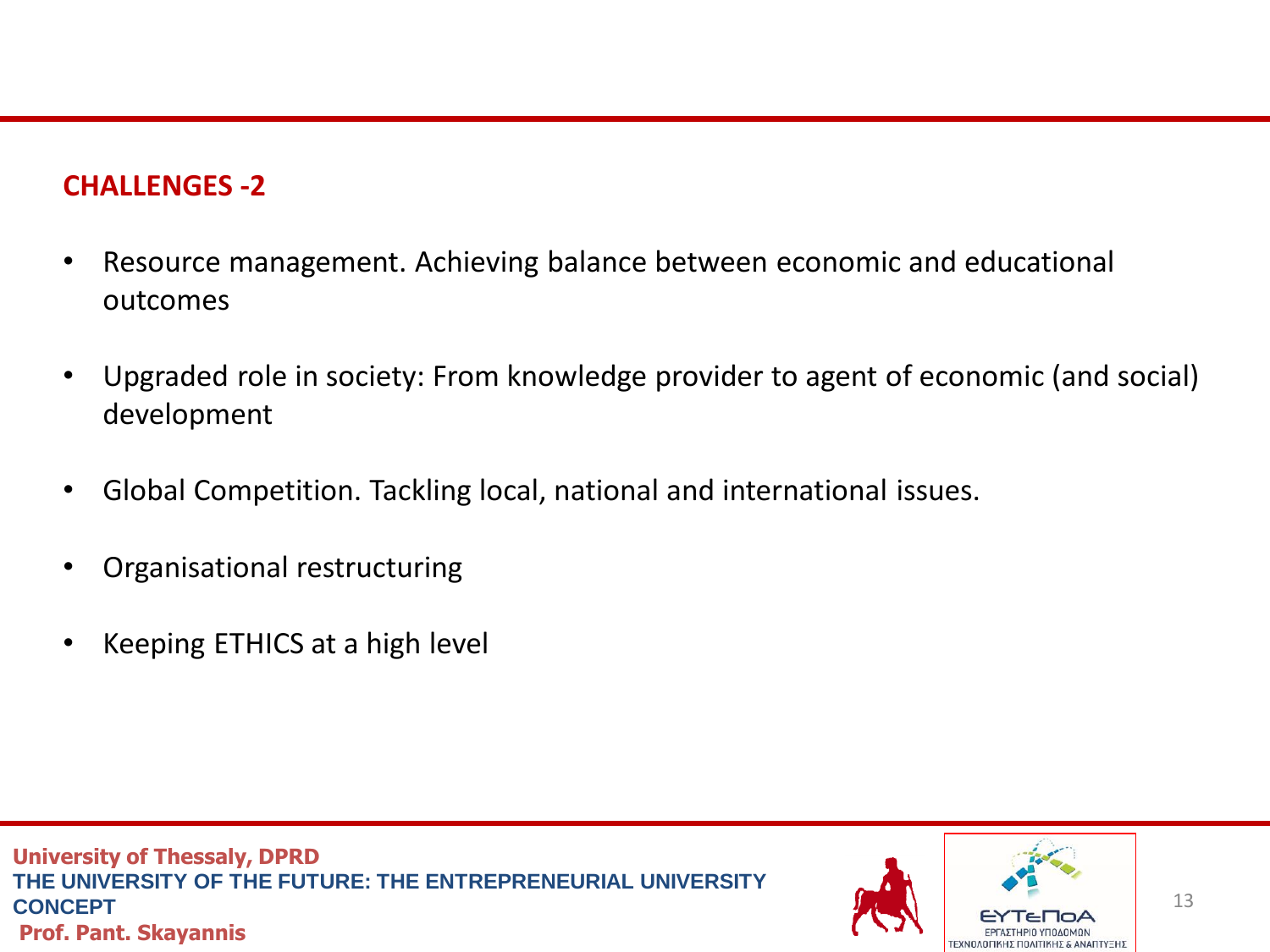| <b>SWOT [Universities have/ face:]</b>      |                                         |
|---------------------------------------------|-----------------------------------------|
| <b>Strengths</b>                            | <b>Weaknesses</b>                       |
| - Accumulated Knowledge & know-how          | - Not flexible / heavy organizational   |
| - High quality of human resources           | structures                              |
| - Significant infrastructure (both soft and | - Resistance to change                  |
| hard)                                       | - Limited accountability and evaluation |
| - Capacity for learning                     | tools and processes                     |
|                                             |                                         |
| <b>Opportunities</b>                        | <b>Threats</b>                          |
| - Increasing Importance of Knowledge /      | - Increasing (Global) competition       |
| Innovation                                  | - Economic crisis                       |
| - Economic crisis                           | - Funding scarcity                      |
| - Increased mobility of staff and students  | - Rapidly changing needs in society     |
| - Increased demand for Higher Education     |                                         |
| - Collaboration with the private sector     |                                         |
|                                             |                                         |

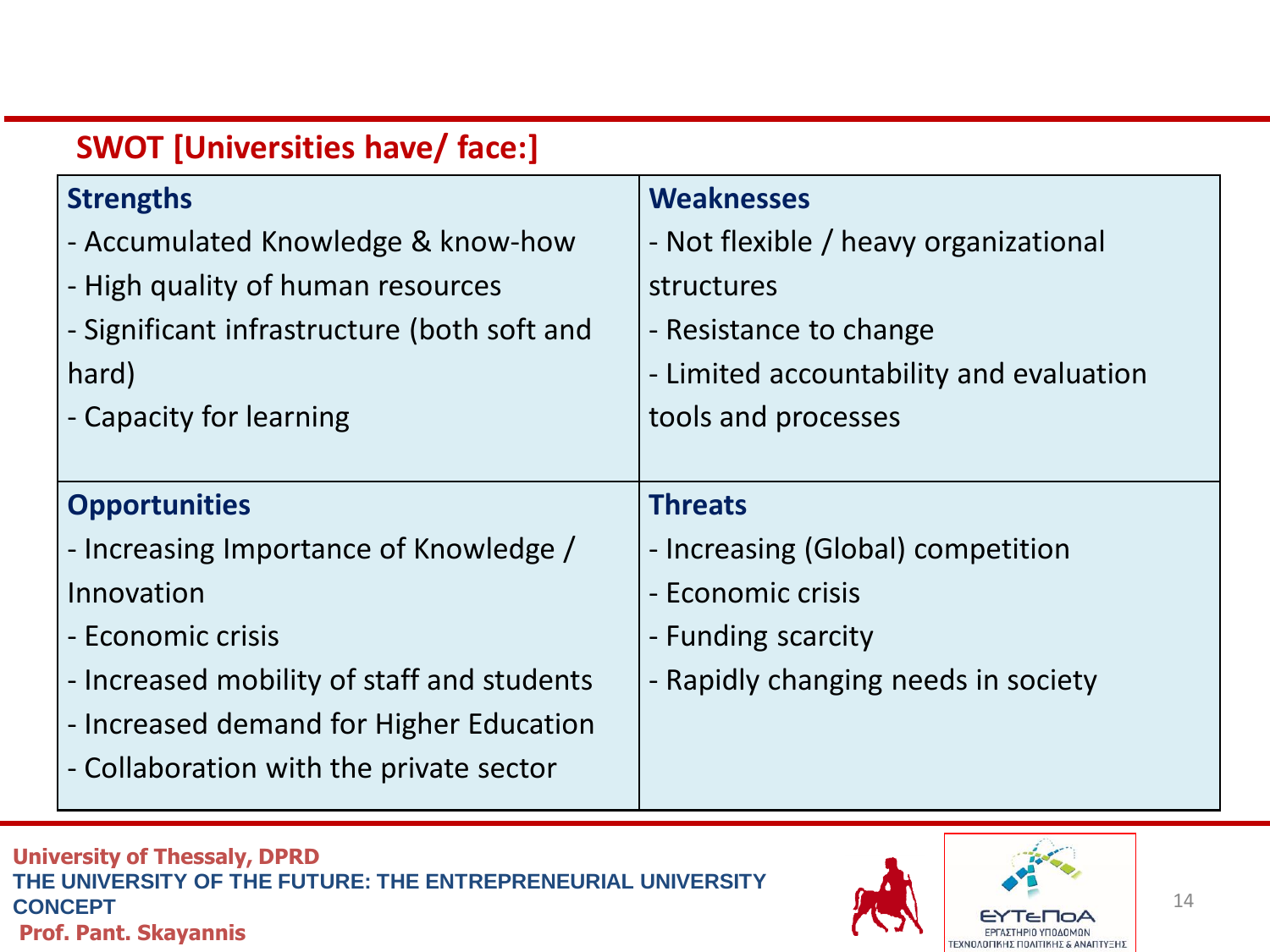**THE FUTURE (universities open to the global society & economic environment)**

- Internet (or its successor)
- Global network of educators and students
- Flexible learning
- Networked Universities

**University of Thessaly, DPRD THE UNIVERSITY OF THE FUTURE: THE ENTREPRENEURIAL UNIVERSITY CONCEPT Prof. Pant. Skayannis** 

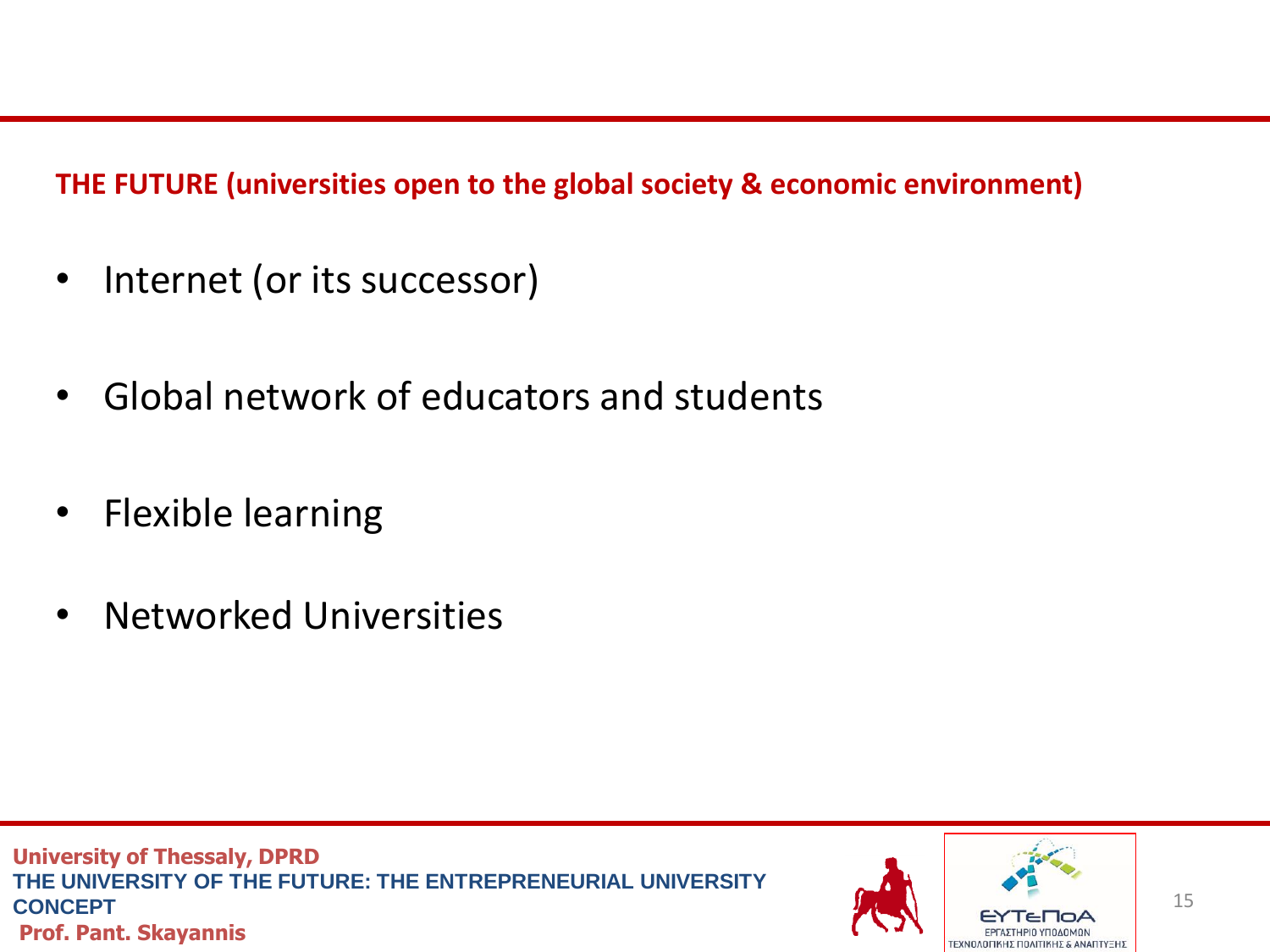#### **MAIN REFERENCES**

[1] **Allinson, R. [Technopolis], 2013**. "Entrepreneurial universities – a European guiding framework". Presentation at Universidad de Cantabria.

[2] **Etzkowitz, H., 2013**. "Anatomy of the entrepreneurial university "*SSI* 52(3) 486-511.

[3] **EULP, NCEE, 2013**. The Entrepreneurial University: from Concept to Action". December. National Centre for Entrepreneurship in Education (NCEE).

Entrepreneurial University Leaders Programme (EULP) [launched in 2010].

[4] **Gibb, A., 2012.** "Exploring the synergistic potential in entrepreneurial university development: towards the building of a strategic framework". *Annals of Innovation & Entrepreneurship* 3: 16742.

[5] **OECD/EU, 2012**. "A Guiding Framework for Entrepreneurial Universities". December. [6] **Peterka, O. & Salihovic, V., 2012**. "What is entrepreneurial university and why we need it?" [publ. NA].